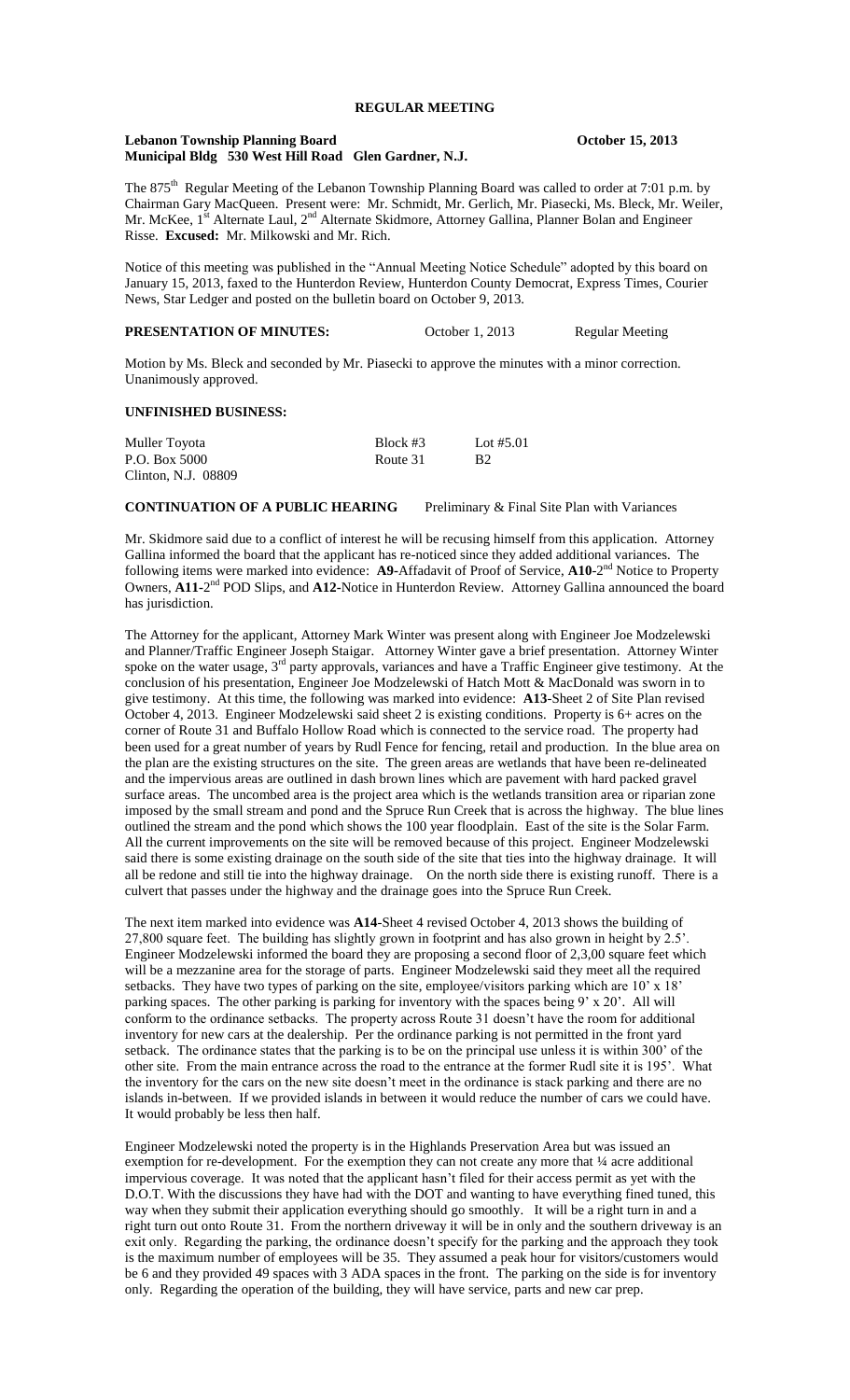#### **Lebanon Township Planning Board October 15, 2013 Page 2**

Under the previous building design, there were 15 service bays and in the new design they will have 18 service bays per Engineer Modzelewski. There was also a car wash bay and when they came in for completeness, Engineer Modzelewski said they didn't have anything at that time regarding the water usage but know has some numbers from the manufacturer. To update the board on the water usage, the septic flow is based on the number of employees and number of service bays with a certain amount of vehicle turnover. With 18 service bays and 35 employees comes out to 1065 gallons per day for septic flow. With the car wash, they will be using a reclamation car wash. You can reuse water for the wash but not for the rinse cycle. It comes out to 6-12 gallons per car and with up to an average of 9 gallons. This would be approximately 450 gallons that would be used per day bringing the total up to 1500-1600 gallons of water per day.

Engineer Modzelewski referred to the solid waster storage area which was a concern. At the lost of 4 inventory storage spaces, the enclosure area will be 12'x16' which is the size of a tractor trailer they feel would will be adequate. Engineer Modzelewski said the revised location will be a better site. In the ordinance there is a criteria that states, that a driveway can not be located within 50' of an intersecting street. We have a little bit of a situation; we have the highway, service road and the intersecting Buffalo Hollow Road. If we assume Buffalo Hollow is the intersecting road, the measured distance along the ROW line and to the ROW point is 150' more or less. If the board's professionals agree with that interpretation then we meet that criteria for a driveway location. Engineer Modzelewski said we meet all the bulk loading criteria with reducing the impervious coverage currently on the site.

Engineer Modzelewski said there were comments regarding the head on parking adjacent to sidewalks and the ordinance has two different meanings, one says if you have 18' long parking space that abuts a sidewalk you have to have a 2' area between the sidewalk and the curb line that is either stone, grass or some other cover. Then further down in the ordinance it states that if a parking space abuts a sidewalk, then the sidewalk has to be 2.5' wider to accommodate it. They will make the sidewalks 6.5' wide to accommodate the overhang. They have also provided an emergency access drive at the northeasterly end of the site. At the conclusion of Engineer Modzelewski testimony, Chairman MacQueen asked if the board had questions regarding **A14,** Sheet 4.

Mr. Schmidt asked about the dualizing of Route 31 and car carriers coming in unloading. There was concern by the board that the tractor trailers delivering cars and the garbage truck would not be able to make a left out on to Route 31. Mr. Laul referred to the washing of 50 cars per day and the 6 visitors per day. Engineer Modzelewski said that would be peak hours. Mr. William Muller was sworn in to answer the questions. Mr. Muller said on an average of 10 hours they approximately take care of 60 cars which comes out to 6 per hour. Mr. Piasecki's question was regarding the service bays. Mr. Muller said they have 9 bays now and 3 bays up on the hill (Davara) and the plan to increase it from 12 to 18 bays. Ms. Bleck asked about the area of disturbance that they will be restoring to its nature vegetation and asked if that wasn't a positive. Engineer Modzelewski said yes but until they talk with the DEP they don't want to propose anything and then find it will change. Mr. Weiler asked about the stacking of the cars three deep and does it really work. Engineer Modzelewski said it's like valet parking and they haven't had a problem in doing it that way. There are only certain employees that take care of this type of parking.

Engineer Risse asked, with this inventory and classification, will there be people coming to test drive cars that are in this location. Mr. Muller said the stacking is for the excess of cars only. Engineer Risse referred to the display area that was on a previous plan which is now gone. Engineer Modzelewski said the intent of the display area was when people came in it would draw their attention to buying a new car. Since this would require a variance it was decided not to have a display area and just how valuable would it be. Engineer Modzelewski said by eliminating the area, it allowed for them to relocate the fire storage tanks and puts them in a better position and relocate the draw hydrant. Engineer Risse said in the zoning table 49.7% coverage is listed. Engineer Modzelewski said when he recalculated there is a section of pavement and gravel that was neglected on the original plan and is within the property line and they plan on restoring it to its natural condition. Engineer Risse said on the revised plan the coverage is shown under 40%. Engineer Modzelewski explained the drop to under the 40% impervious coverage. Chairman MacQueen referred to the fire tanks and expressed concern if the fire trucks would be able to access the property without a problem and if they would be contacting the Fire Department. Engineer Modzelewski said yes. Engineer Modzelewski said in speaking with the architect they were thinking about putting in a sprinkling system and if they did the volume would be greatly reduced which would be a win win for the Fire Department. They are still in the talking stage regarding the sprinkling system. Engineer Modzelewski said for the building that is there now 80,000 gallon storage tank would be required but since they will have a larger building it would be increased to 100,000 gallons with the storage tanks. Chairman MacQueen asked about the height of the building and was told it would be 26.5' to the peak of the building.

Chairman MacQueen asked if they would be providing paperwork for the exemption for redevelopment for the lot. Engineer Modzelewski said they provided the exemption from the Highlands and will need to provide the exemption for the redevelopment of the lot for the transition area and the riparian area. Chairman MacQueen referred back to the circulation plan for vehicles especially the car carriers considering the size of these carrier vehicles. Engineer Modzelewski said the length of the carrier is 40' which includes the truck and if a carrier was 60' in length and needed to access the site, they would be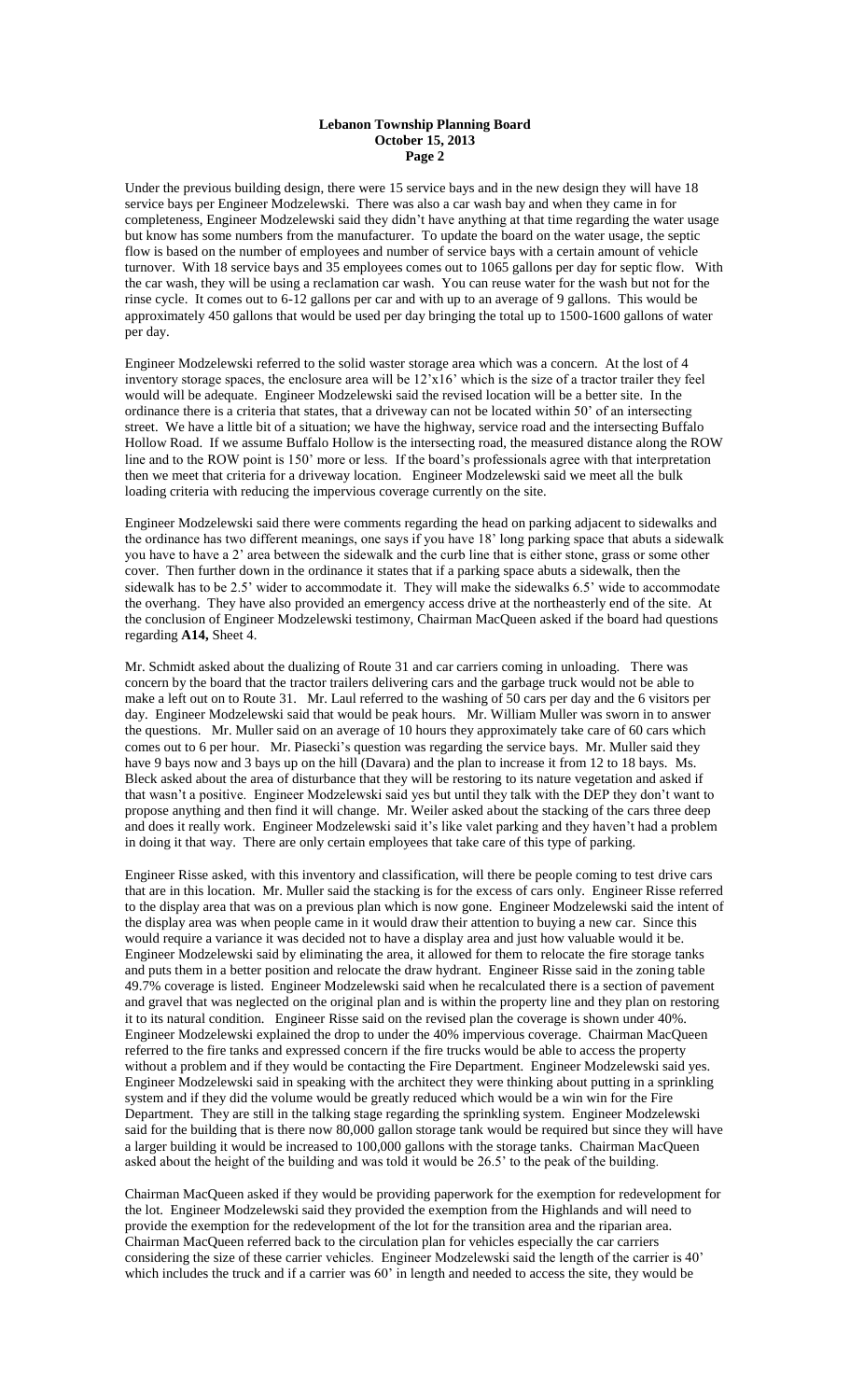#### **Lebanon Township Planning Board October 15, 2013 Page 3**

informed that a 60' would not be able to maneuver the site and would have to unload across the street. Planner Bolan asked about the driveway entrance and its 2 way traffic in front of the building. Noting it was a tight radius turn. Engineer Modzelewski said it was a tight site when you are limited to the footprint. Planner Bolan asked about the water supply. Engineer Modzelewski said there is one well on site as far as he knows. At this time, he doesn't have any information of the well. Engineer Modzelewski said within the 500' there are two wells on the industrial site across Buffalo Hollow Road, one at the restaurant, one at the Fish & Game Office across the road south of the site an the one that services the existing dealership directly across the road. Planner Bolan said he brought this up in the event they needed it for an aquifer test and an observation well. At the conclusion of the questions by the board and professionals, Chairman MacQueen opened the hearing to the public for questions on testimony given on exhibits **A13** & **A14**. There were none.

The next exhibit to be marked was **A16-**Landscape & Utility Plan on Sheet 6 dated October 4, 2013. Engineer Modzelewski said per the suggestion of Planner Bolan, plantings will be extended all along the curb-line and additional plantings along where the emergency access is located. There are some significant trees that will remain because the state will not allow them to remove any, all the existing vegetation/ buffering will remain. There is gas service to the site and there are utilities currently to the site which is not an issue. Engineer Modzelewski said there were some issues with the Lighting Plan which was prepared by an outside lighting consultant. Engineer Modzelewski said the intent is to substantially comply with the Lighting Ord. Engineer Modzelewski reviewed the lighting plan for the board. The plan is to have only a certain amount of security lighting on site. Chairman MacQueen noted that over the years the Observatory has expressed how they feel about having too much lighting. Engineer Modzelewski said he plans on having the lighting consultant reduce the number foot candles throughout the site and reducing the wattage in the units.

Engineer Risse didn't have any questions on the landscaping but asked about the GP25 General Permit. Engineer Modzelewski said they will be obtaining that permit which is a permit to install a septic system within a transition area. Mr. McKee asked about having the septic moved to the south and are there any limits and with the setbacks. Engineer Modzelewski said no. Mr. McKee said if moving the septic to the south it would make things easier since it is a tight fit in that area. Planner Bolan noted that the issues haven't been address with the landscaping. Regarding the lighting you would need a design exception in order to have the lights on overnight. The ordinance states the lights are to be off a ½ hour after closing. Engineer Modzelewski said there will be a new drawing for the lighting plan. Mr. Piasecki asked how the lighting was going to correlate with the traffic on Route 31. The light at the intersection is not lit very well. Engineer Modzelewski said it is up to the board if they want them to have lighting on the site at night. Chairman MacQueen asked if the State would want the extra lighting at night.

Engineer Modzelewski said the last thing he wants to address this evening is the drainage calculations. The State will do a full review on the drainage and they will need to totally comply with the state stormwater rules, if they don't they won't have a project. They will need to provide water quality on site, but at the present time there is no water quality on site. For redevelopment the State says you only have to comply with 50% reduction but if you are recharging within a transition area or a special resource area then you have to comply at 90% which is a big difference. Chairman MacQueen asked if the grading they will be doing that nothing will get into the pond. Engineer Modzelewski said that is correct. With the board not having any additions questions, Chairman MacQueen opened the hearing up to the public for questions of the witness. The following person, Victor Hoffman of Buffalo Hollow Road had many questions of Engineer Modzelewski. At the conclusion of the questions, Chairman MacQueen announced that the board will take a short recess at 8:15 p.m.

When the board reconvened at 8:23 p.m. Planner/Traffic Engineer Joseph Staigar was sworn in to give testimony. Planner Staigar referred to the sign variances being requested. The ordinance has 5 stipulations for signage for commercial advertising signs. Planner Staigar went through the 5 requirements for the board. At this time the following was marked into evidence: **A16**-Construction Details on Sheet 10. Attorney Gallina asked that today's date 10/15/2013 be marked on the exhibit. On one of the signs will be the Toyota Logo sign that will be on the southerly side of the front face of the building. Another sign will be over the service entrance entitled Service. The Toyota Emblem covers an area of 30.35 sq. feet. The Service sign is 4.76 sq. feet and the word Toyota covers 18.19 sq. feet bringing the total combining everything to 53.3 square feet which is 1% of the total facade of the building. Planner Staigar said they can have a free standing sign out by the highway not to exceed 30 sq. feet which is allowed by ordinance. We can also have a 30 sq. foot sign on the building which gives them a total of 60 sq. feet. Planner Staigar said they choose not to have a free standing sign so not to have any confusion because of the free standing one across the road. Planner Staigar said they felt it would be a lot safer not to have the free standing and only have the ones on the building. Planner Staigar said one other deviation from the ordinance is to have the signs illuminated internally which will not produce any glare. Planner Staigar said the positive criteria with the signs they are purposing is traffic safety and public safety. There will not be any negative impact on the neighborhood or the zone plan they are in compliance with the intent and spirit of the zone plan. At the conclusion of Planner Staigar testimony, Chairman MacQueen asked if the board had any questions. Planner Bolan asked about the internal illumination and would it be on 24 hours per day. Planner Staigar said Mr. Muller would have to answer. Mr. Muller said probably. Planner Bolan referred to the detail on the plan and the overall perimeter is 10.5 sq. feet by 7.5 sq. feet which is a total of 78 square feet and wanted to know what would actually be lit. Planner Staigar said the logo and the lettering. Planner Staigar